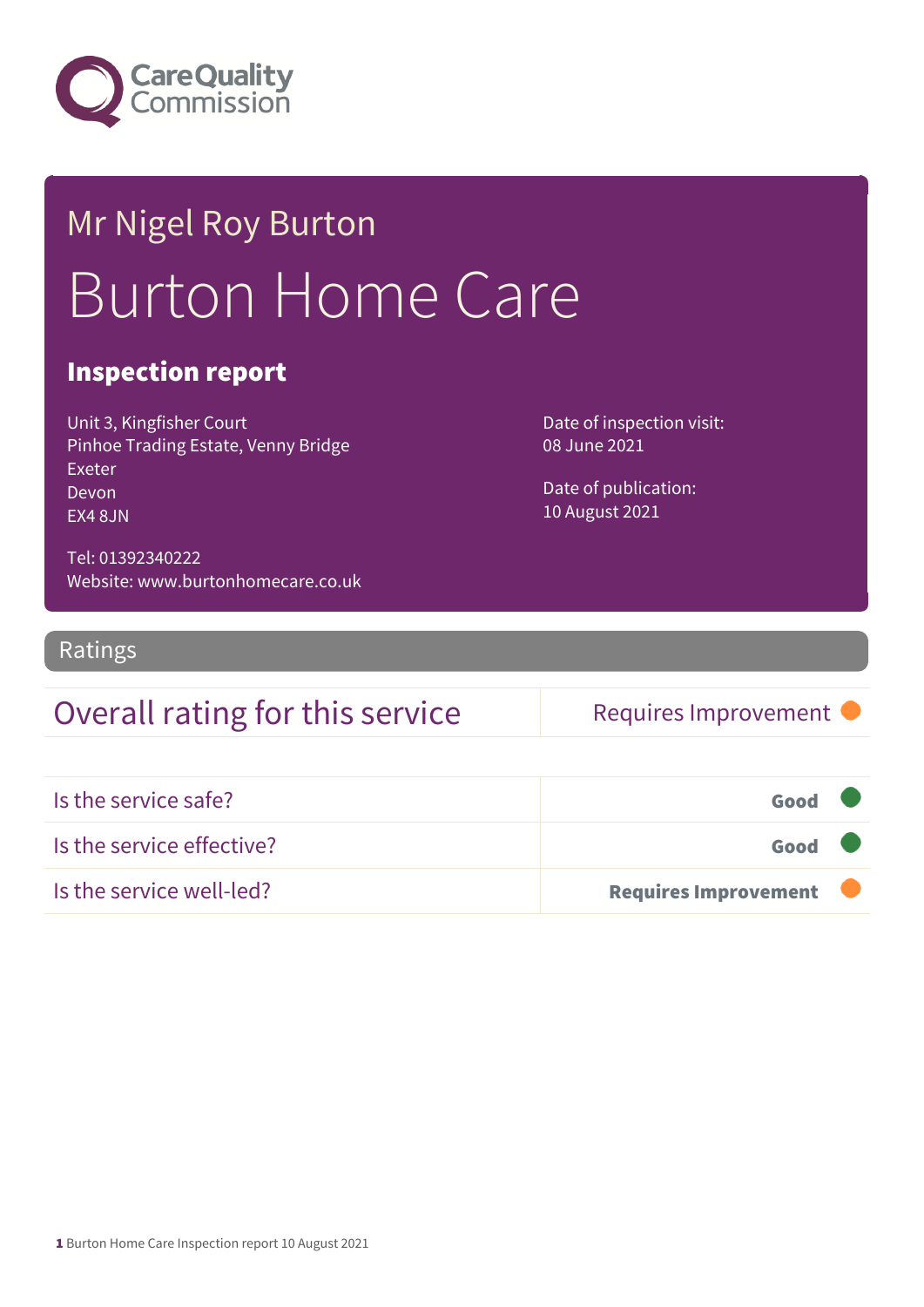## Summary of findings

#### Overall summary

#### About the service

Burton Home Care is a domiciliary care service, which provides support for adults in the community, who require assistance with personal care, including those living with dementia, physical disabilities, mental health needs and sensory impairments. At the time of our inspection there were 35 people who used the service.

#### People's experience of using this service and what we found

The provider had not been aware of the requirement to submit statutory notifications, which meant legal requirements had not been met.

People were supported to have maximum choice and control of their lives and staff supported them in the least restrictive way possible and in their best interests. The policies and systems in the service supported this practice, however further improvements were required which had not been identified by the provider. The provider acted immediately in response to feedback given and the improvements were made.

Recruitment checks were carried out for staff before they started working at the service to ensure they were safe to work with vulnerable people. However, improvements were needed.

People's needs were assessed before they started using the service and regularly reviewed. Risk assessments and care plans were comprehensive. They provided the guidance staff needed to understand and minimise risks and meet people's needs. When people needed support with taking their medicines, this was provided safely.

People were protected from the risk of abuse and avoidable harm. Lessons learnt from accidents and incidents were used to prevent reoccurrences.

People were supported to live healthier lives, with staff supporting and contacting health care professionals when needed. Staff worked in partnership with other professionals to ensure people received the right support.

A detailed Covid 19 risk assessment was in place and reviewed monthly. Staff were tested weekly for Covid 19 and had received their vaccinations. All had completed relevant training and kept up to date with relevant guidance. They were provided with the recommended PPE, enabling them to support people safely.

Staff received a comprehensive induction, training and supervision to support them in their role, and were encouraged and supported in their professional development. They felt valued by the management team and their hard work was recognised and rewarded. People spoke highly of the knowledge and skills of staff and the quality of the support they received. Comments included, "This is the best company, I would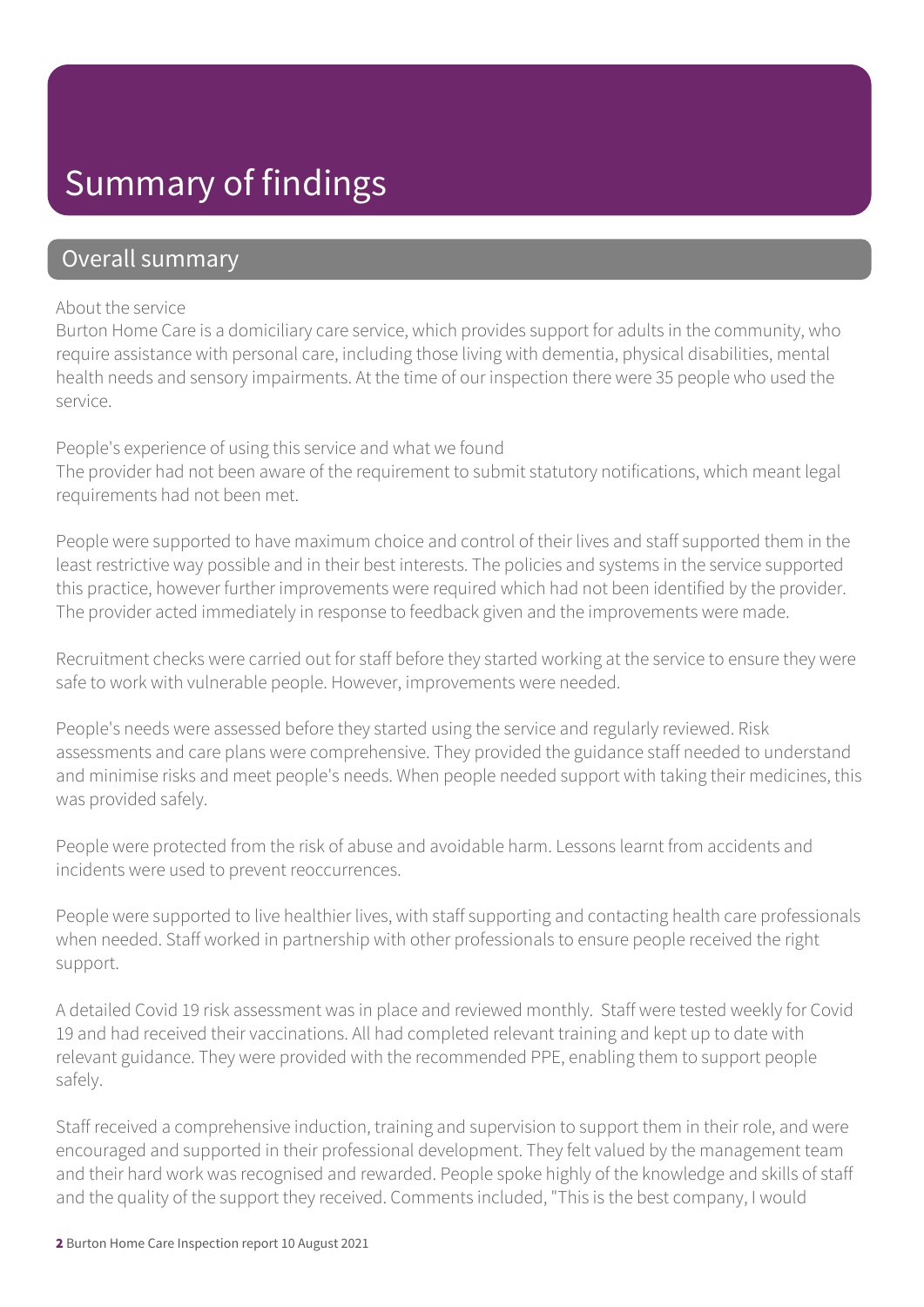recommend them" and, "All the girls are lovely, just lovely. They will do anything for you."

The provider and management team led an open, transparent and person-centred service which helped people and staff feel valued and supported. They were committed to continuing to learn and improve, responding immediately to feedback given during the inspection and addressing any concerns raised.

Clear processes were in place to ensure effective monitoring and accountability. There was a quality assurance programme which was informed by feedback from people, relatives and staff.

We have made a recommendation about recruitment practices.

For more details, please see the full report which is on the CQC website at www.cqc.org.uk

#### Rating at last inspection (and update)

The last rating for this service was requires improvement (published 29 August 2019) and there were multiple breaches of regulations. At this inspection enough improvement had not been sustained and the provider was still in breach of regulations. The service remains rated requires improvement. This service has been rated requires improvement for the last three consecutive inspections.

#### Why we inspected

We carried out an announced comprehensive inspection of this service on 09 and 12 July 2019. Breaches of legal requirements were found. The provider completed an action plan after the last inspection to show what they would do and by when to improve the need for consent, and governance.

We undertook this focused inspection to check they had followed their action plan and to confirm they now met legal requirements. This report only covers our findings in relation to the Key Questions Safe, Effective and Well Led which contain those requirements. The ratings from the previous comprehensive inspection for those key questions not looked at on this occasion were used in calculating the overall rating at this inspection. The overall rating for the service has not changed and remains requires improvement. This is based on the findings at this inspection.

#### Enforcement

We are mindful of the impact of the COVID-19 pandemic on our regulatory function. This meant we took account of the exceptional circumstances arising as a result of the COVID-19 pandemic when considering what enforcement action was necessary and proportionate to keep people safe as a result of this inspection. We will continue to discharge our regulatory enforcement functions required to keep people safe and to hold providers to account where it is necessary for us to do so.

We have identified breaches in relation to the failure to submit statutory notifications and governance.

Please see the action we have told the provider to take at the end of this report.

Full information about CQC's regulatory response to the more serious concerns found during inspections is added to reports after any representations and appeals have been concluded.

You can read the report from our last comprehensive inspection, by selecting the 'all reports' link for Burton Home Care on our website at www.cqc.org.uk.

Follow up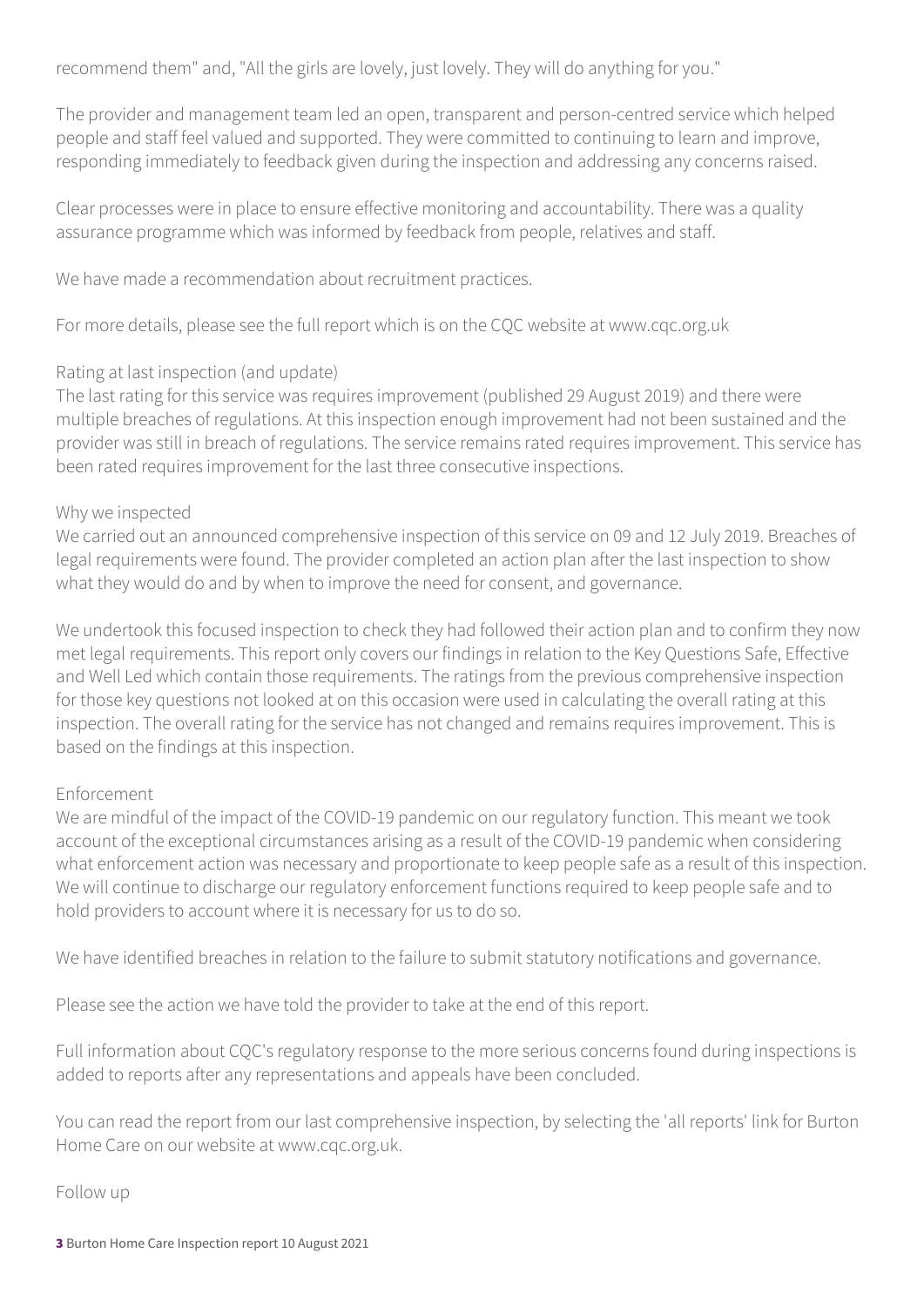We will continue to monitor information we receive about the service until we return to visit as per our reinspection programme. If we receive any concerning information we may inspect sooner.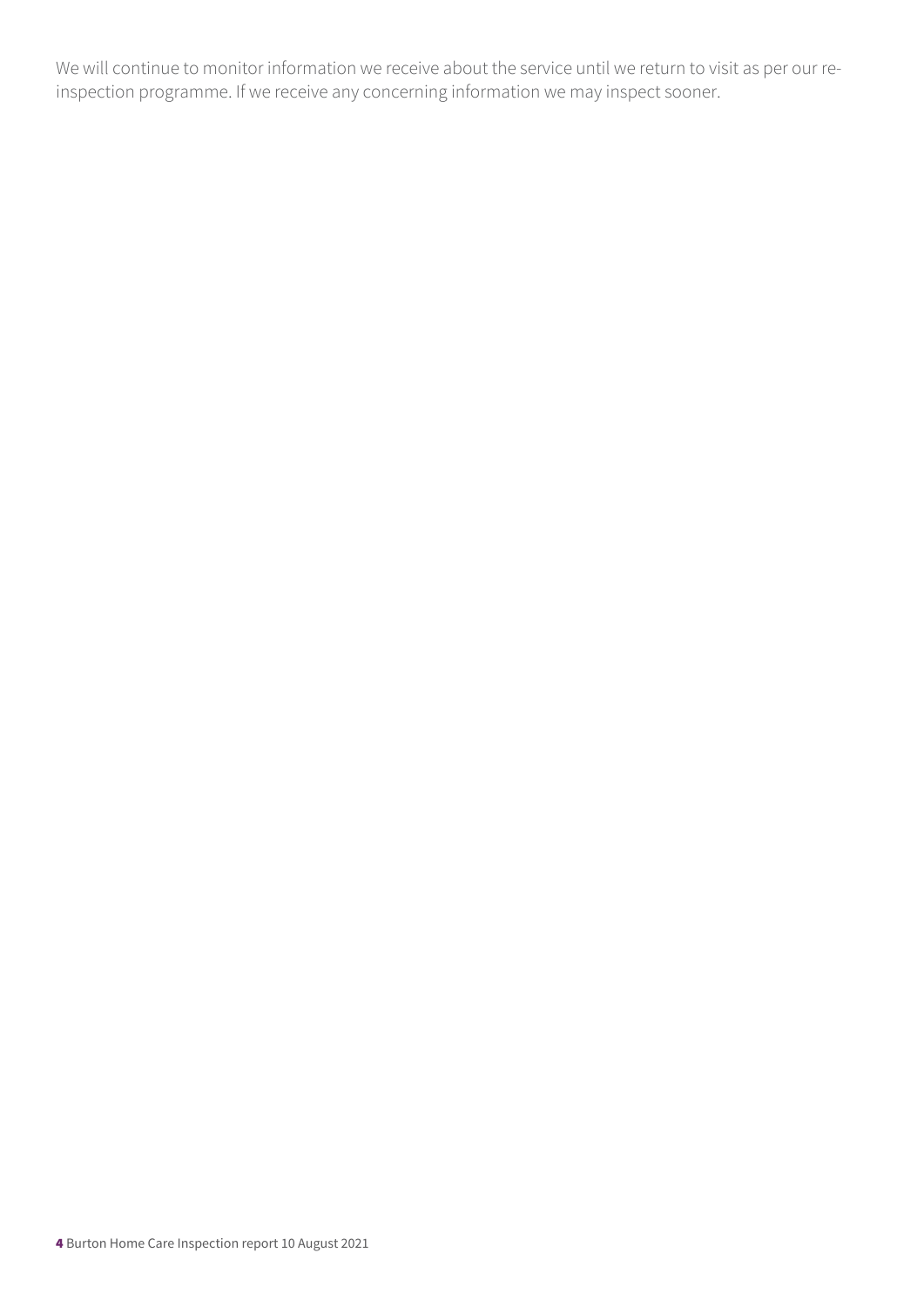## The five questions we ask about services and what we found

We always ask the following five questions of services.

| Is the service safe?                | Good                 |
|-------------------------------------|----------------------|
| The service was safe.               |                      |
| Is the service effective?           | Good                 |
| The service was effective.          |                      |
| Is the service well-led?            | Requires Improvement |
| The service was not always well-led |                      |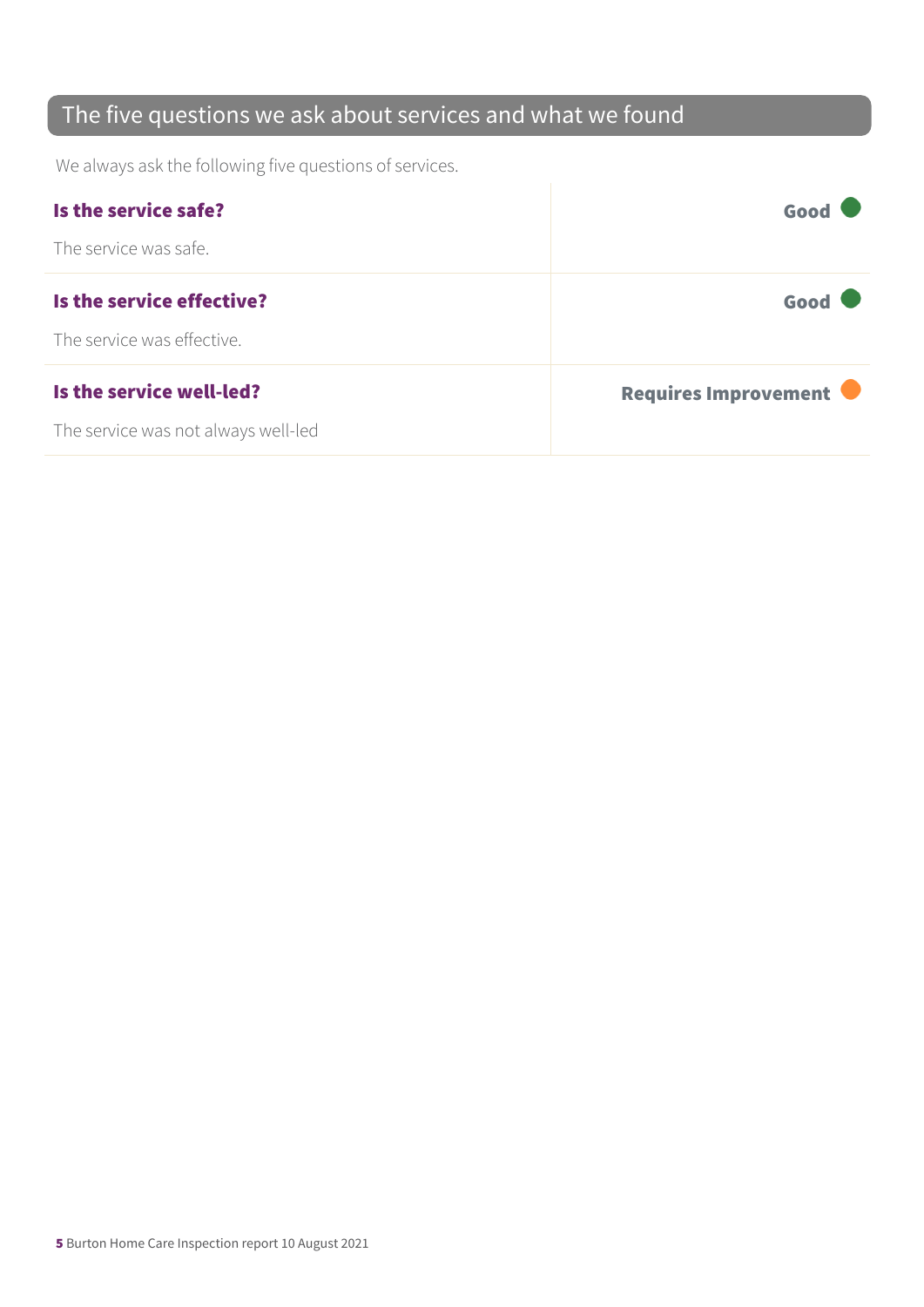

# Burton Home Care

### Detailed findings

## Background to this inspection

#### The inspection

We carried out this inspection under Section 60 of the Health and Social Care Act 2008 (the Act) as part of our regulatory functions. We checked whether the provider was meeting the legal requirements and regulations associated with the Act. We looked at the overall quality of the service and provided a rating for the service under the Care Act 2014.

Inspection team The inspection was carried out by two inspectors.

#### Service and service type

This service is a domiciliary care agency. It provides personal care to people living in their own houses and flats and specialist housing.

The service had a manager registered with the Care Quality Commission who was also the provider. This means that they were legally responsible for how the service is run and for the quality and safety of the care provided.

#### Notice of inspection

We gave a short period of notice of the inspection because we needed to be sure that the provider/registered manager would be in the office to support the inspection.

#### What we did before the inspection

We reviewed information we had received about the service since the last inspection. We used the information the provider sent us in the provider information return. This is information providers are required to send us with key information about their service, what they do well, and improvements they plan to make. This information helps support our inspections. We used all of this information to plan our inspection.

#### During the inspection

We spoke with three people who used the service about their experience of the care provided. We spoke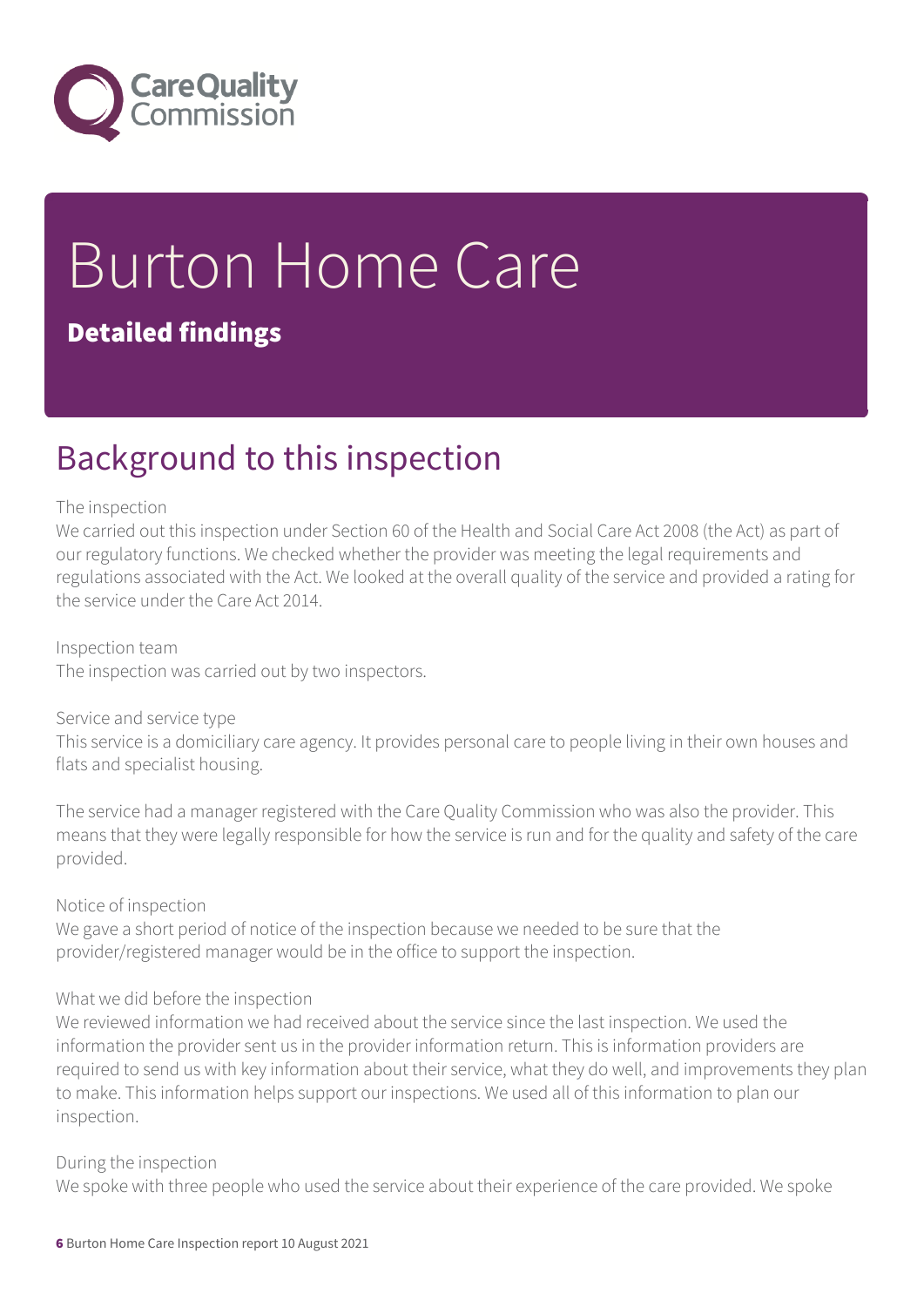with three members of staff including the provider/registered manager, care supervisor and care staff.

We reviewed a range of records. This included four people's care records and multiple medication records. We looked at four staff files in relation to recruitment and staff supervision. A variety of records relating to the management of the service, including policies and procedures were reviewed.

#### After the inspection

We continued to seek clarification from the provider to validate evidence found. We looked at policies and quality assurance records. We spoke with two professionals who had previously worked with the service.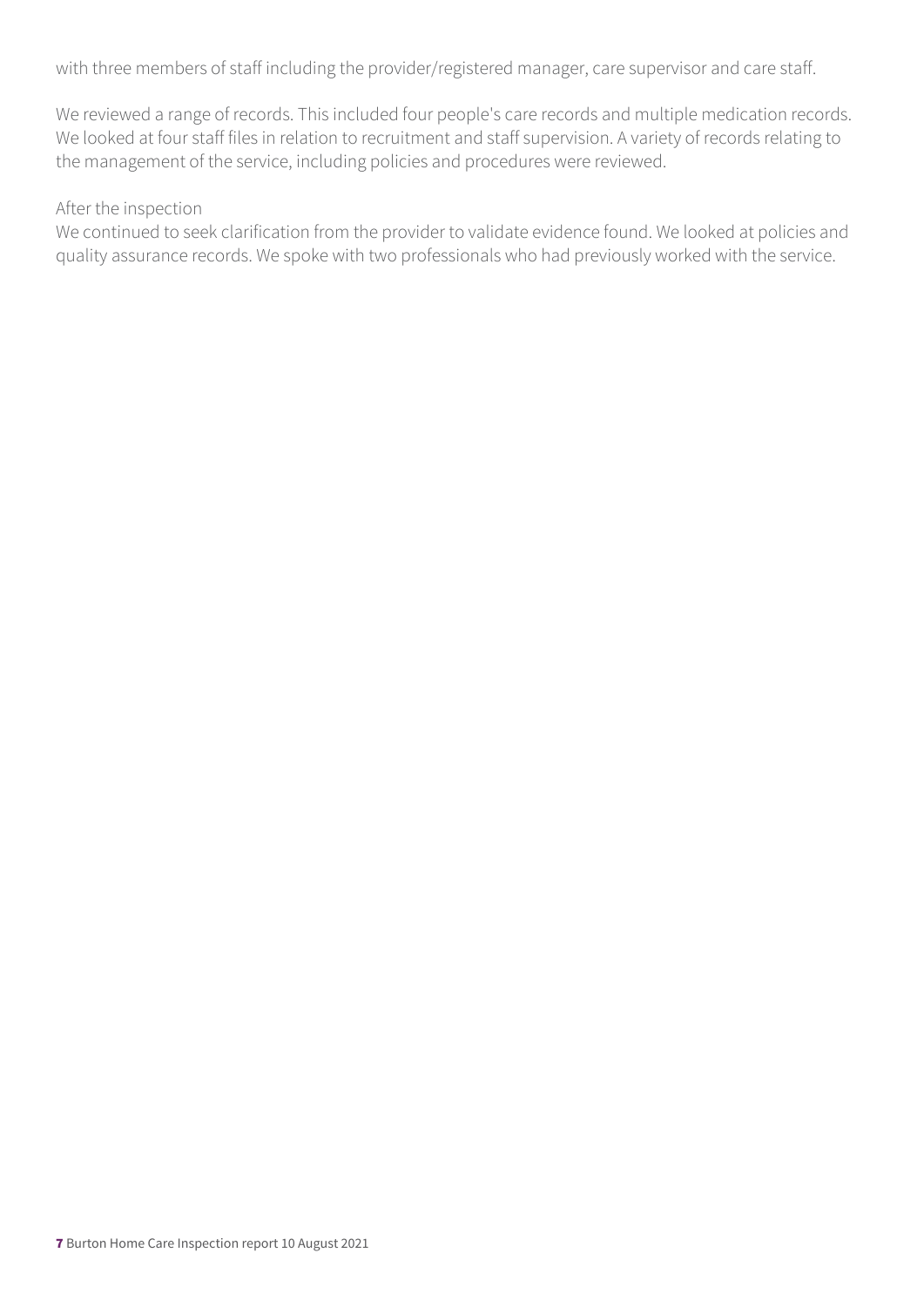## Is the service safe?

## Our findings

Safe – this means we looked for evidence that people were protected from abuse and avoidable harm.

At the last inspection this key question was rated as requires improvement. At this inspection this key question has now improved to good. This meant people were safe and protected from avoidable harm.

Assessing risk, safety monitoring and management

●At our last inspection we found the provider had failed to ensure risk assessments consistently and accurately provided the guidance staff needed to understand and minimise risks. At this inspection we found this was no longer the case.

●Since the last inspection the provider had reviewed and revised the risk assessment paperwork to ensure it contained accurate and detailed information. There were detailed risk assessments in place for all people supported by the service. They contained clear guidance for staff about how to minimise the risks, for example related to skin integrity, moving and handling, cognitive decline and Covid 19.

●There were effective systems to ensure information about changes to people's needs was shared on a day to day basis. Staff were kept informed and reported any changes in people's needs to the office. This meant action was taken promptly to keep people safe, for example through referrals to health and social care professionals.

●There were systems in place to ensure people would not be placed at risk if there were any problems affecting service provision, such as staff sickness or adverse weather conditions. People's level of vulnerability was assessed to ensure the most vulnerable people would be prioritised if there were any problems.

Systems and processes to safeguard people from the risk of abuse

●All staff had received training in safeguarding and their knowledge was checked monthly as part of the providers monthly review of the service.

●Records showed staff had been proactive in recognising and reporting safeguarding concerns and taking action to protect people.

●The service had worked effectively with the local authority and safeguarding team to raise and investigate concerns. They had taken action to protect people where necessary. Feedback from a social care professional thanked them for doing all they could to keep one person safe.

#### Staffing and recruitment

●The provider endeavoured to ensure new staff were recruited safely. We found some gaps in employment history, which the provider undertook to discuss with the members of staff in response to feedback given. Disclosure and Barring Service checks (DBS) were completed and references taken for new staff employed by the service. The DBS checks people's criminal history and their suitability to work with vulnerable people.

We recommend the provider seek advice and guidance from a reputable source about safe recruitment practices.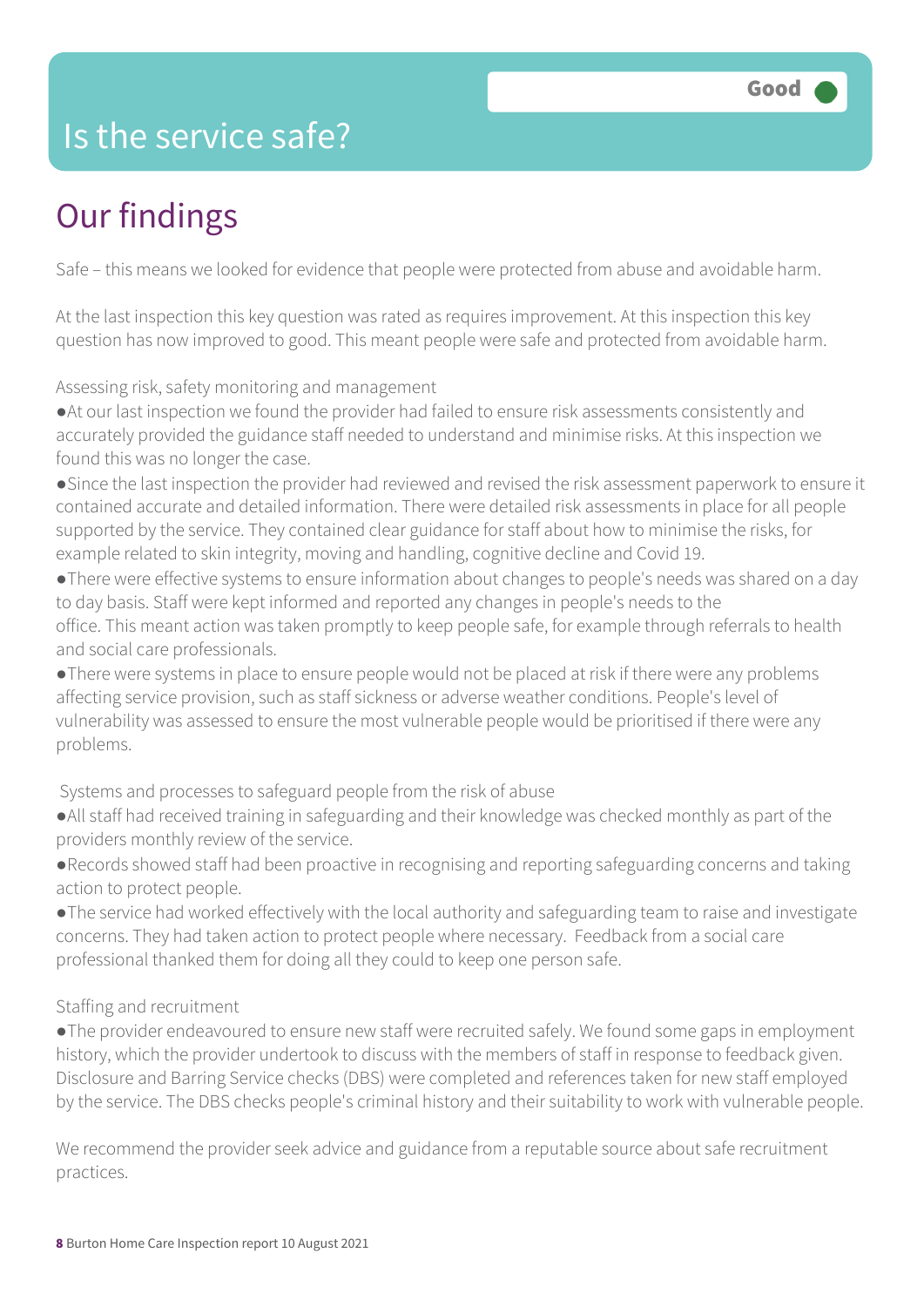- ●There were enough staff to support people. People told us staff arrived on time or would call if they were running late. There were no missed visits.
- ●Staff told us they were given enough time to meet people's needs. Extra safety checks were carried out during lockdowns to check on people's welfare and ensure they weren't going to run out of essentials.

#### Using medicines safely

- ●People received their medicines safely and on time. Medicine administration records (MAR) were kept recording details of people's medicines and when they were given.
- ●In depth training in medicines administration was delivered by the provider at the office. Regular spot checks were completed to ensure staff maintained their knowledge and skills. Any concerns were followed up with staff in further spot checks and supervision, however this was not consistently documented. The provider undertook to make the necessary improvements in response to feedback given.
- ●There were robust quality assurance checks to ensure medicines were administered safely and as prescribed. Prompt action was taken in response to any concerns identified to minimise the risk of recurrence.

#### Preventing and controlling infection

- ●The training matrix showed all staff had completed training in infection prevention and COVID 19 specific training.
- Staff were tested weekly for COVID 19 and had received their vaccinations.
- ●Staff were provided with the recommended PPE and the provider ensured they were kept up to date with relevant guidance.
- ●Visitors to the office had their temperature checked on arrival and were provided with antibacterial hand gel. Masks were worn and social distancing observed.
- ●A detailed Covid 19 risk assessment was in place and reviewed monthly.

Learning lessons when things go wrong

- ●Accident and incident documentation was in place with detailed information, including actions taken and outcomes.
- ●There were systems in place to identify trends and themes and further action required, for example in relation to medication errors and accidents and incidents.
- ●The providers service improvement plan evidenced the provider had taken on board feedback from the previous inspections and worked hard to make the necessary improvements.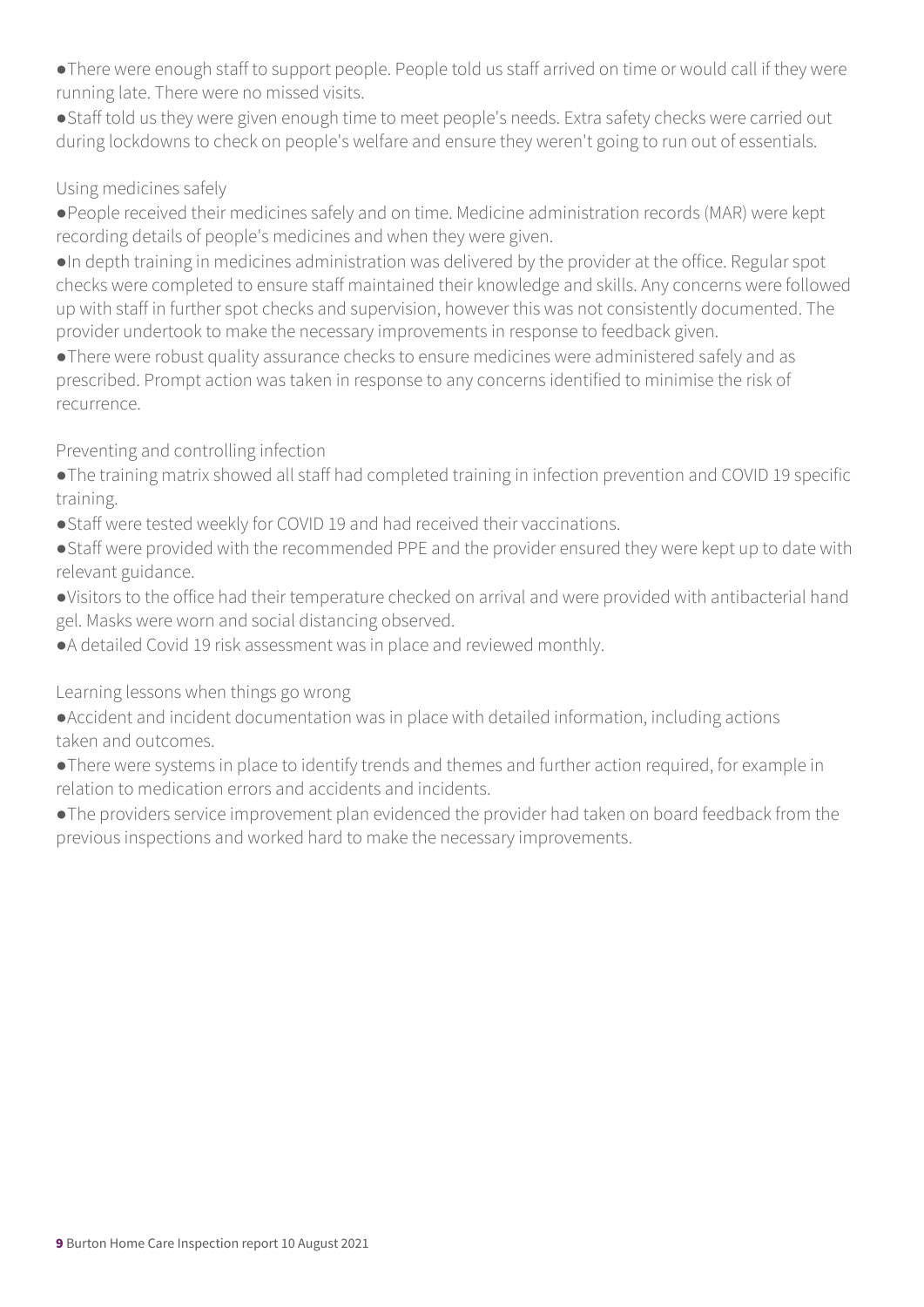## Is the service effective?

## Our findings

Effective – this means we looked for evidence that people's care, treatment and support achieved good outcomes and promoted a good quality of life, based on best available evidence. At the last inspection this key question was rated as requires improvement. At this inspection this key question has now improved to good. This meant people's outcomes were consistently good, and people's feedback confirmed this.

Ensuring consent to care and treatment in line with law and guidance

The Mental Capacity Act 2005 (MCA) provides a legal framework for making particular decisions on behalf of people who may lack the mental capacity to do so for themselves. The Act requires that, as far as possible, people make their own decisions and are helped to do so when needed. When they lack mental capacity to take particular decisions, any made on their behalf must be in their best interests and as least restrictive as possible.

People can only be deprived of their liberty to receive care and treatment when this is in their best interests and legally authorised under the MCA. When people receive care and treatment in their own homes an application must be made to the Court of Protection for them to authorise people to be deprived of their liberty.

●At our last inspection we found assessments of capacity under MCA had not always been carried out, or best interest decisions made. At this inspection this was no longer the case, although further improvements were needed.

●Assessments of capacity were not decision specific. The provider acted immediately in response to feedback given, reviewing and updating all capacity assessments and the MCA policy to ensure they were in line with the guidance.

●Capacity assessments were detailed, and person centred. They showed that people had been fully supported to understand and make a decision about the questions being asked. Their representatives and others had been appropriately involved in any best interest decisions.

Assessing people's needs and choices; delivering care in line with standards, guidance and the law

● Records showed a comprehensive assessment of people's needs was completed prior to them being provided with a service. This ensured staff had the knowledge and skills required to deliver the requested support before the package of care was agreed.

●The agency was diligent in ensuring the information and risks identified in the commissioner's initial referral were clarified with the person using the service and incorporated into the risk assessment and care plan.

●The provider was proactive in ensuring care was delivered in line with standards, guidance and the law. For example, a Covid 19 Risk assessment was in place and reviewed at least quarterly, to ensure it reflected current government guidance.

Staff support: induction, training, skills and experience

● People told us staff were well trained and professional.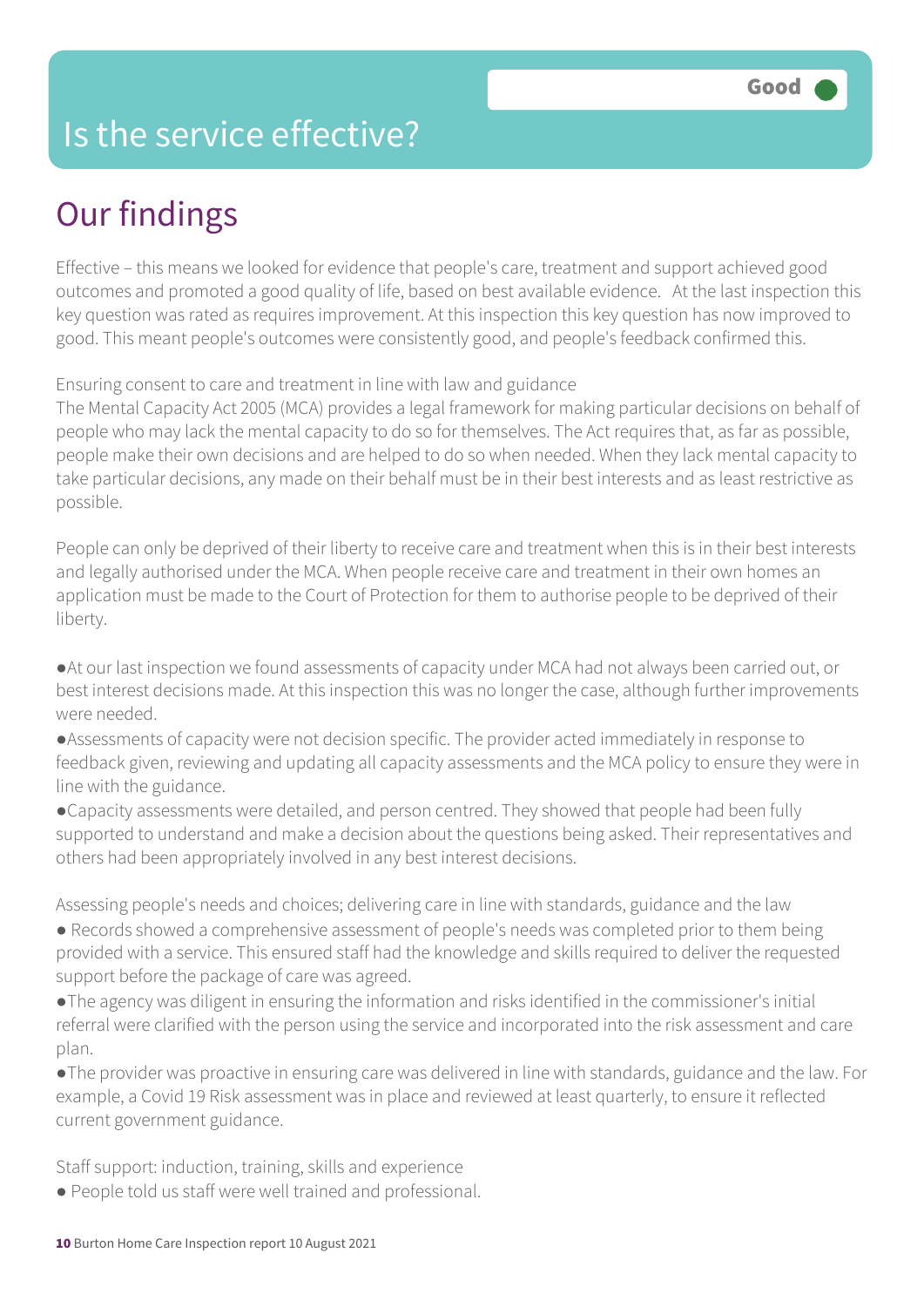●Staff completed the providers mandatory training which was refreshed annually to ensure knowledge and skills remained current. Additional specialist training was arranged if required, to enable staff to meet people's individual needs.

●Staff confirmed they received the training and support they needed to provide safe and effective care. They told us, "This has been the best work setting for training and support. They are really very good" ●Staff were well supported through three monthly supervisions and spot checks. The Provider Information Return stated, "Field Care Supervisors, supported by the provider, work with staff during spot checks and supervisions to promote an open and empowering culture focused on staff development and positive outcomes for service users."

Supporting people to eat and drink enough to maintain a balanced diet

●Where required people were supported, as part of their care package, to maintain their nutrition and hydration.

●Care plans gave clear guidance to staff about people's dietary needs and preferences. For example, "I will normally have porridge made with milk and a tiny amount of sugar to sweeten, or I may like cereal, please offer me a choice."

●Risk assessments had been completed when people were at risk of malnutrition, dehydration or choking, with measures in place to mitigate the risks. For example, "carers to use a fork or spoon to feed X. Carers to give small mouthfuls to enable X to digest it safely." Food and fluid charts were completed on each visit and any concerns referred to external health and social care professionals as required.

Staff working with other agencies to provide consistent, effective, timely care

●The Provider Information Return stated, "Burton Home Care actively looks to seek involvement from specialist services when the needs of the service user are beyond what we are able to provide. For example, requesting support from diabetes nurses, occupational therapists and dieticians when changes such as weight increase or change in mobility have been reported by the carers or service user."

●Records confirmed staff worked effectively with a range of health and social care professionals to ensure people's needs were met.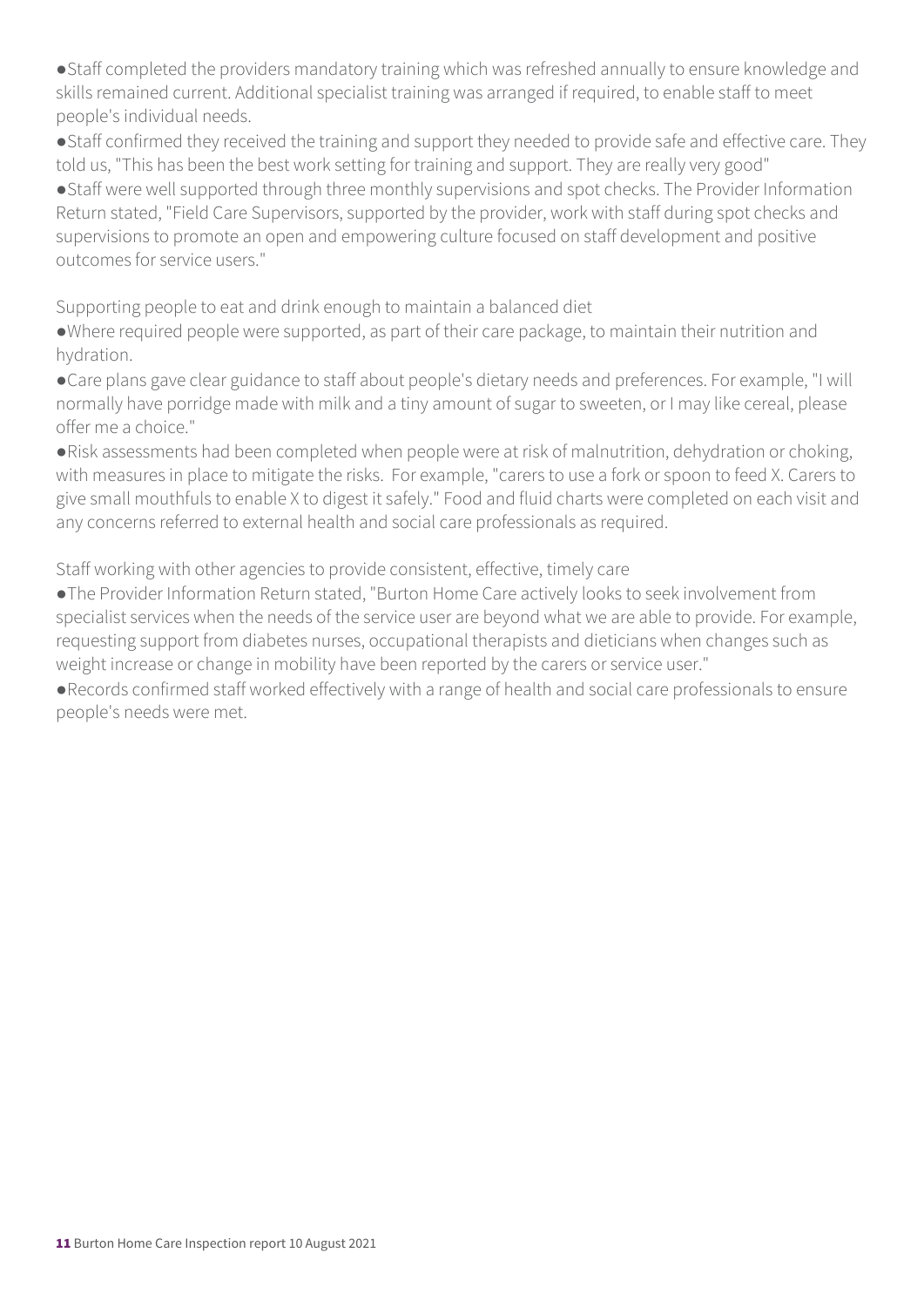## Is the service well-led?

## Our findings

Well-led – this means we looked for evidence that service leadership, management and governance assured high-quality, person-centred care; supported learning and innovation; and promoted an open, fair culture.

At the last inspection this key question was rated as requires improvement. At this inspection this key question has remained the same. This meant the service management and leadership was inconsistent. Leaders and the culture they created did not always support the delivery of high-quality, person-centred care.

Managers and staff being clear about their roles, and understanding quality performance, risks and regulatory requirements. How the provider understands and acts on the duty of candour, which is their legal responsibility to be open and honest with people when something goes wrong

●Legal requirements were not always understood or met. Statutory notifications had not been submitted. The provider had not been aware of the requirement to do so.

The failure to submit statutory notifications is a breach of Regulation 18 of the Care Quality Commission (Registration) Regulations 2009.

- ●The provider had failed to effectively monitor the quality and safety of the service.
- ●Governance systems had not identified that statutory notifications had not been made, or that a full employment history had not been obtained for all staff to ensure they were recruited safely.
- ●At our previous two inspections we found mental capacity assessments had not been completed in line with the Mental Capacity Act 2005. On both occasions the provider advised they had taken the action required to ensure people's rights were fully protected. At this inspection we found although significant improvements had been made, further improvements were still needed .

The continued failure to operate effective systems to ensure compliance with Regulations is a continued breach of Regulation 17 of the Health and Social Care Act 2008 (Regulated Activities) Regulations 2014.

- ●The provider welcomed the feedback given and took immediate action to address the concerns raised.
- ●There was an experienced and well qualified management team in place. They had clearly defined roles and responsibilities, promoting safe and effective service delivery.
- ●The provider had worked with the local authority quality assurance and improvement team (QAIT) to develop and improve quality monitoring systems. Monthly audits looked at all aspects of service provision, including care plans; supervision and training; infection control; medication; accidents and incidents and safeguarding. Any action required was added to the service improvement plan, with clear timescales and responsibilities.

●Staff practice was monitored through spot checks, supervision, and feedback from staff and people using the service. Any concerns were addressed.

Promoting a positive culture that is person-centred, open, inclusive and empowering, which achieves good

.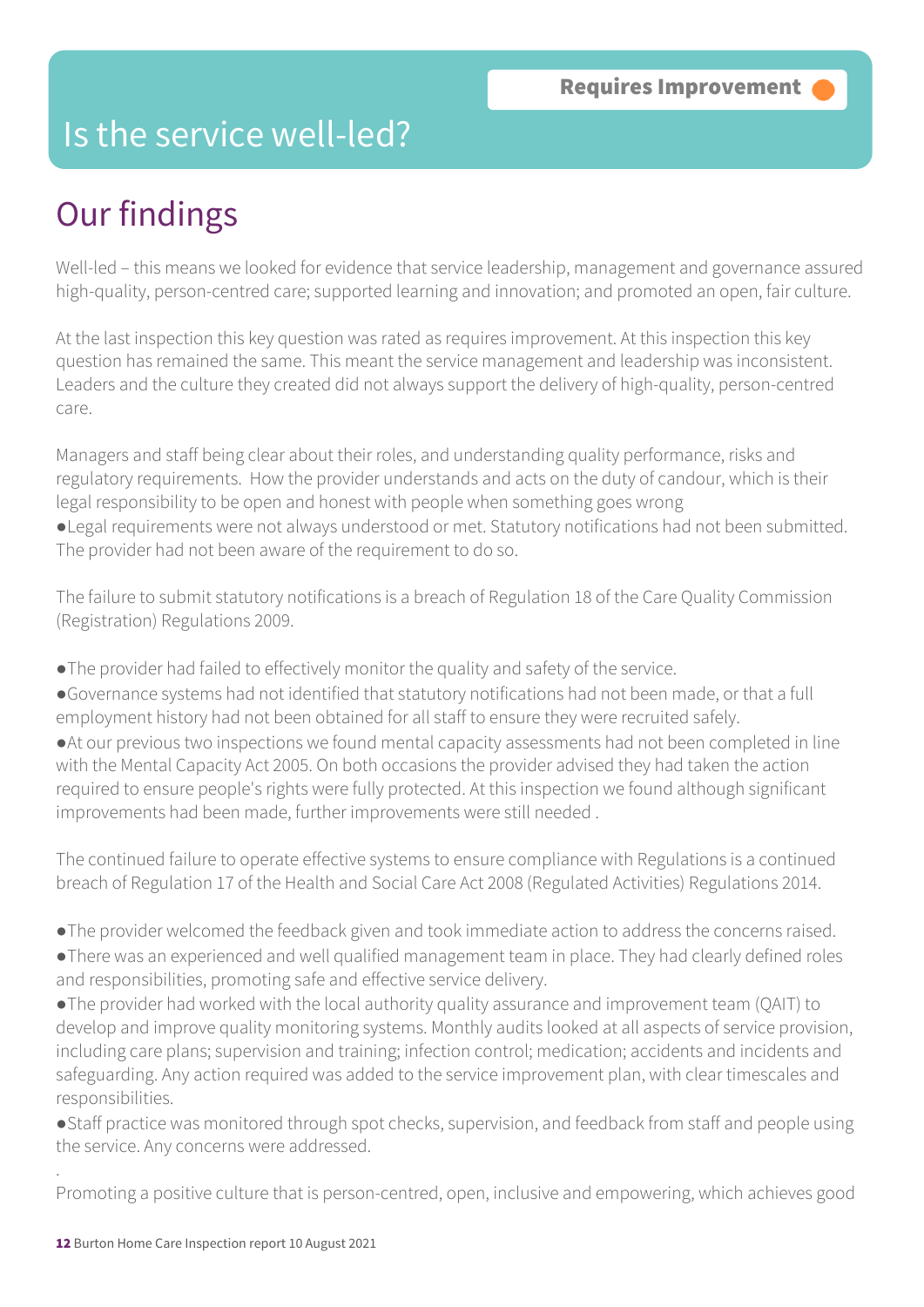outcomes for people. Engaging and involving people using the service, the public and staff, fully considering their equality characteristics

● People spoke highly of the service and the support provided. Comments included, "This is the best company, I would recommend them" and, "All the girls are lovely, just lovely. They will do anything for you." ●People's views about the service were sought via a satisfaction survey. The findings were analysed, along with complaints, compliments and concerns to identify any themes an action required.

●The Provider Information Return (PIR) emphasised the importance of staff understanding people's communication needs, to enable them to express their views of the care being provided.

●Staff told us they were well supported, and staff morale was really good. They told us, "This is one of the best companies I have worked for," and they felt valued and listened to.

●The provider was aware of the impact of the pandemic on the staff team. They told us, "The staff have been amazing. They are absolute heroes, not one has let us down. We've been one big family and got through this together." Care staff had been given certificates in recognition of their dedication, and 'carer of the month' was celebrated.

#### Continuous learning and improving care

● The provider was committed to their own professional development and that of the staff team. They reviewed and adapted their training programme to ensure it met the learning needs of staff and promoted best practice. For example, they told us the existing MCA training was not sufficiently thorough, stating "so I have now added a specific MCA training video with workbooks and a questionnaire. This was trialled with a couple of staff in December 2020 during lockdown. I have now added it as a mandatory training being given to all staff this year."

●Staff were supported with their continued professional development, undertaking relevant vocational qualifications.

#### Working in partnership with others

●The service worked in partnership with a range of external health and social care professionals to meet people's needs, including GP's, district nurses and the local authority. Records showed they had attended and contributed to multi-disciplinary team meetings where peoples support needs were discussed.

●The provider participated in local authority provider forums to inform themselves about developments in their sector and share best practice.

●The provider played an active role in the community, sponsoring the Pride of Devon Awards and local 'wellbeing' clubs for men and women.